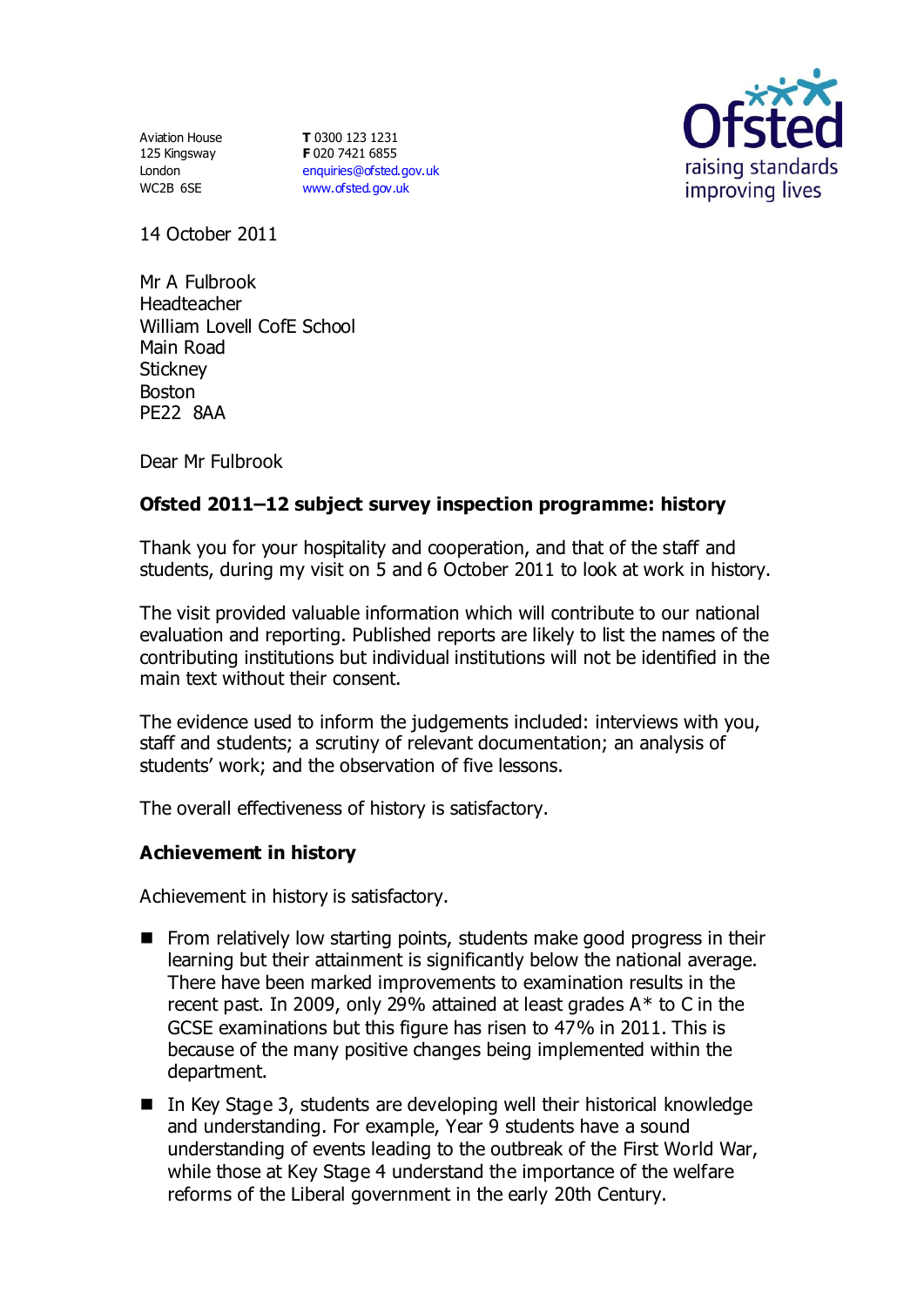- At all ages, students are working competently with historical sources. They ask relevant questions and can draw reasoned conclusions about the past. They can reflect and debate about the relative importance of different sources. These sources, however, are sometimes limited in range.
- Most students have a sound understanding of chronology and are beginning to understand changes over long periods of time.
- Students are curious about the past and enjoy studying the subject. Their attitudes and behaviour are good and often outstanding. They work well with each other and with the adults.

## **Quality of teaching in history**

The quality of teaching in history is good.

- Lessons are characterised by good relationships based on mutual trust and respect between the students and the adults. Time is used well. Teachers introduce topics and stimulate students' interest through appropriate electronic presentations.
- Ouestioning is brisk and the teachers' good knowledge extends the students' understanding. In a Year 7 lesson, for example, students' knowledge and understanding about the claimants to the English throne in the 11th Century were extended well through the teachers' questioning.
- Students' work is regularly marked and targets for improvement are identified.
- Planning is generally detailed. Learning outcomes are identified and shared with the students. However, targets for those students with special educational needs and/or disabilities and those who are gifted and talented are not always explicitly incorporated within the lesson planning. As a result, students' progress towards meeting the targets is not always properly monitored, either by the teacher or the teaching assistant.
- Independent learning skills are promoted generally well, including work in pairs and through the setting of research work. However, information and communication technology is not routinely used by the students.

#### **Quality of the curriculum in history**

The quality of the curriculum in history is satisfactory.

- The curriculum is broad and meets requirements. Students are enabled to learn key concepts and processes. However, the curriculum is imbalanced at Key Stage 3. There is too much emphasis in Year 9 on the two world wars, leading to uneven coverage of other aspects, for example local history.
- At Key Stage 4, the curriculum is made relevant through the study of modern world history. It offers progression from what has been learnt in Key Stage 3.